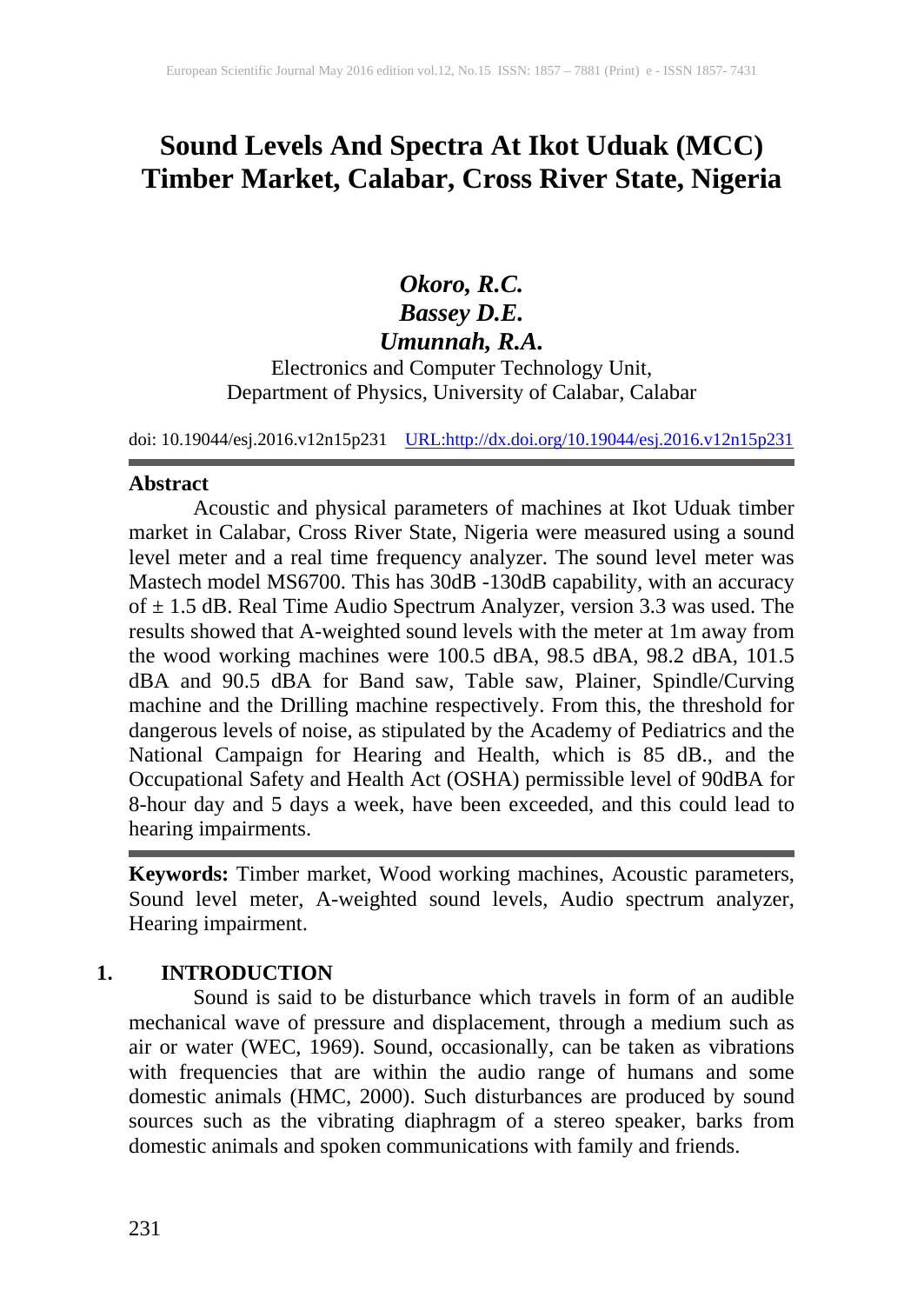Noise, on the other hand, is defined as unpredictable sound, especially loud ones, which upset people or make it hard for them to hear 'desired' sound (EPA, 2009). In industries generally, noise is one of the most undesired and unavoidable by-products of modern mechanical operations and a prolonged exposure to it of 85dB (which is the threshold for dangerous levels of noise, based on the stipulations of the Academy of Pediatrics and the National Campaign for Hearing and Health) and above, can lead to hearing impairments, hypertension, ischemic heart diseases, annoyance, and sleep disturbance (Field, 1993).

Some Timber Market workers in Nigeria have been diagnosed with some of these noise related ailments. Some of these diseases, like high blood pressure can lead to a premature loss of life (Rosen et al, 1965). There is also a general low level of concentration on individuals living around timber markets. Therefore, there is need for this study to recommend possible ways of ameliorating these problems. The goals of the study are to:

- i. Ascertain the sound levels produced by the woodworking machines in the Timber Market in Calabar
- ii. Compare the results with the sound levels accepted for human and his environment
- iii. Reduce the noise related health challenges in our society through proper advice and government regulations.

The machines available in the timber market were identified through a field survey. They are (with their machine code): Band saw (IUM1), Table saw (IUM2), Plainer (IUM3), Spindle/Curving machine (IUM4) and the Drilling machine (IUM5). The focus was only on the noise levels from the woodworking machines but not on other environmental issues such as noise from eateries, beer parlors, generating sets, and so on. The research took place between April and May 2015, and about fifty-five (55) woodworkers were interviewed

# **2. METHODOLOGY**

## **I. Materials**

The following materials were used in carrying out this research work:

- i. Digital Sound Level Meter, Mastech model MS6700. This model can measure sound between 30dB -130dB at accuracy of up to  $\pm$ 1.5 dB. It has a frequency range of 31.5Hz to 8.5 KHz.
- ii. Real time audio spectrum analyzer, version 3.3. It is a collection of real-time instruments which are software-based and it is used for testing and examining audio systems making use of a PC with elementary sound input/output capability.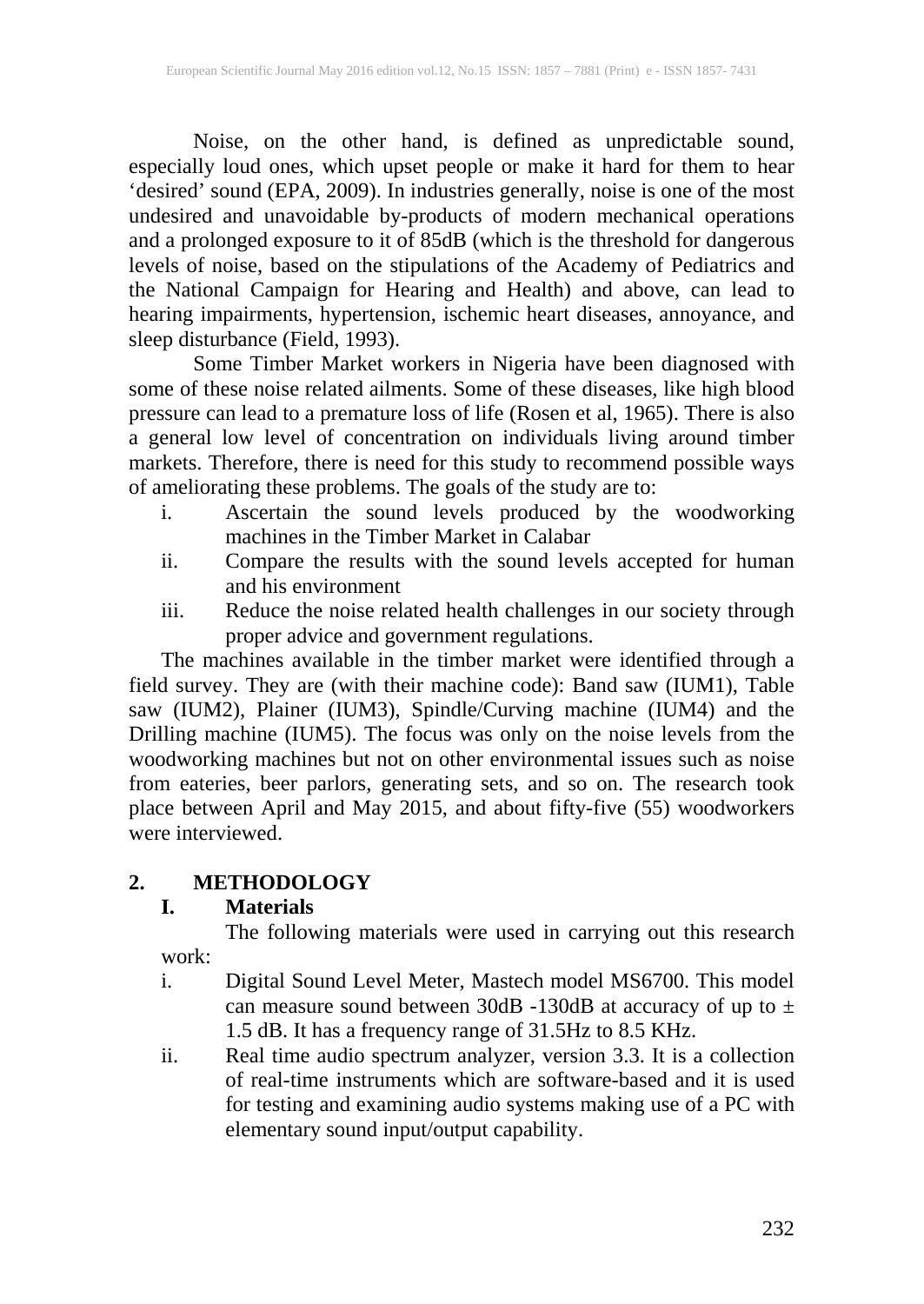## **II. Methods**

The noise levels from the operation of each of the available wood working machine were measured at a place where the respondents reside and are regularly engaged in remunerative activities. Measurements were also made very close to the machine itself as it concerns the operators. The following procedures were strictly adhered to;

- a. The weighting network of the sound level meter was put at the ''A'' position and the variability changes put at ''slow'' response.
- b. The sound level meter was set to its best operation and maintained throughout the period of measurement.
- c. Readings were taken with the microphone placed at a height between 1.2 and 1.5 meters above the floor and in a congested area, it was placed between 3.0 and 3.5 meters from any vertical surface which can reflect.
- d. The part of the microphone that has the highest sensitivity was faced towards the noise source(s).
- e. Any unwanted signals that could interfere with the result, such as wind and electrical interference, were carefully avoided.
- f. For all the days' measurements of the noise were taken, a standard source of sound (with accuracy up to ±5dB) was used both at the beginning and at the end of measurements. This was to ascertain the sensitivity of the sound level meter. (Umunnah et al, 2015).

## **3. RESULTS AND DISCUSSION**

Tables 1, 2 and 3 show the results of the objective measurements of sound in the market. Table 1 shows the machines/the machines locations, the number of samples, background noise, average noise of the samples examined and the power source. It is evident from the table that all the machines examined are eternally powered, meaning that the noise measured are only those of the woodworking machines and there are no interferences from a stand-by alternating current generating source. The Band saw (IUM1) produced the highest average sound level of 98.0 dBA having the level meter at 1m away from the machine, when the machine is not loaded. Drilling machine (IUM5) produced the least average sound of 82.5 dBA at the same distance.0

The relationship between the working condition and the sound pressure level produced by the machines is shown on table 2. When loaded, Spindle/Curving machine (IUM4) produced the highest average sound pressure level of 101.5 dBA while Drilling machine (IUM5) produced the least average sound pressure level of 90.5 dBA.

Similarly, table 3 shows the comparison that existed between the sound pressure levels, the working condition of the machines and the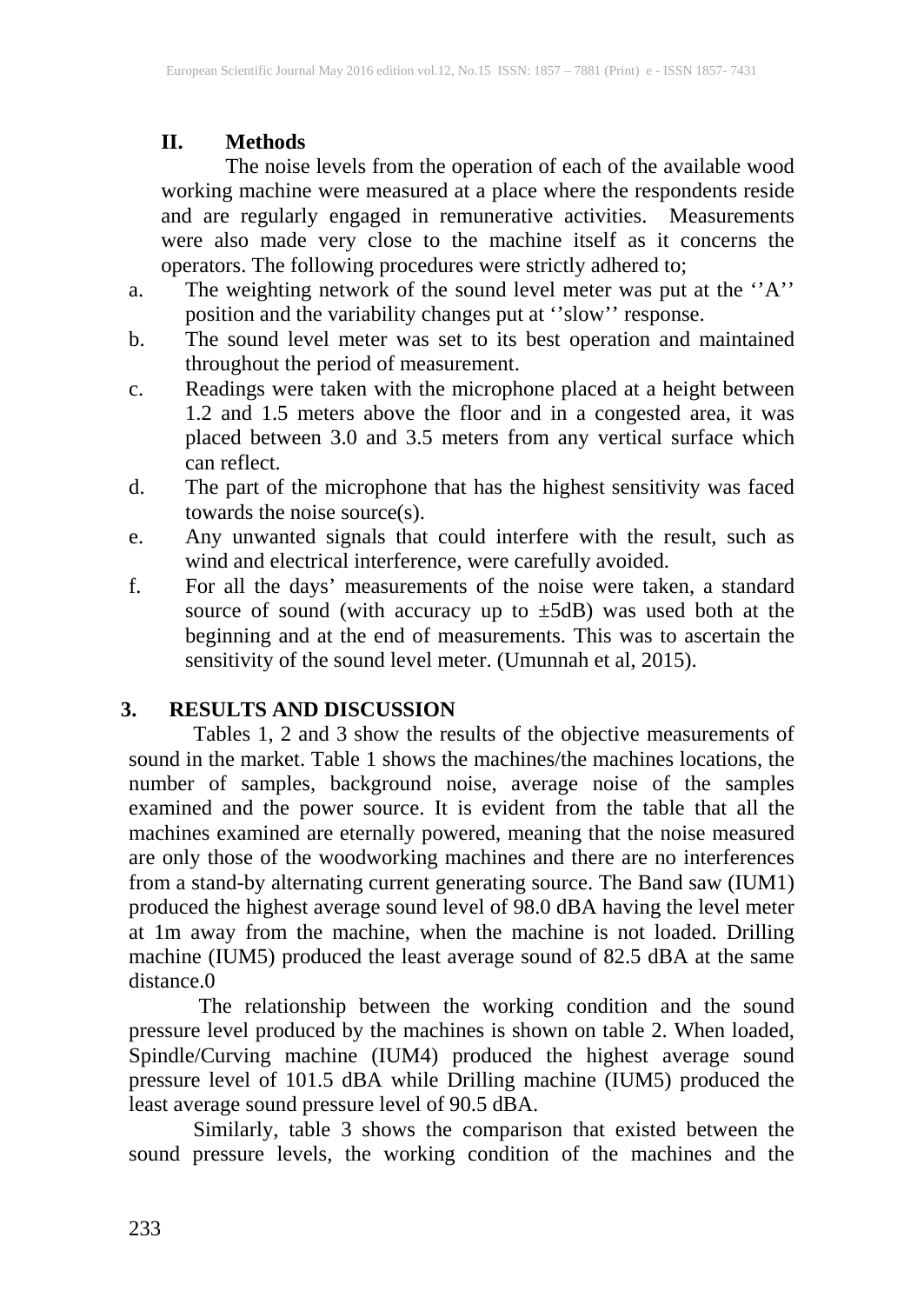distances of the meter away from the machines. The table shows that Band Saw produced the highest average sound level at the working condition, of 87.6 dBA with the level meter at a distance of 10m away from the machine, while the Spindle/Curving machine produced the highest average sound level at working condition, of 55.6 dBA when the meter is positioned 25m away from the machine.

The frequency response of Real Time Analyzer used, at 1m away from the machines, is shown on Figures 1 to 5 for Band saw, Table saw, Plainer, Spindle/Curving machine and Drilling machine respectively. The frequency response is reasonably flat, showing that their noise spectra are Gaussian.

TABLE 1

| .                  |                                           |                                           |                      |                                                                     |                 |  |  |  |
|--------------------|-------------------------------------------|-------------------------------------------|----------------------|---------------------------------------------------------------------|-----------------|--|--|--|
| Machine parameters |                                           |                                           |                      |                                                                     |                 |  |  |  |
| Machine code       | Total<br>number of<br>samples<br>surveyed | <b>Background</b><br>Noise level<br>(dBA) | Noise range<br>(dBA) | Average<br>noise<br>of<br>the<br>level<br>samples<br>measured (dBA) | Power<br>source |  |  |  |
|                    |                                           |                                           |                      | (A-weighted)                                                        |                 |  |  |  |
| IUM1               | 4                                         | 44.5                                      | 95-98.5              | 98.0                                                                | External        |  |  |  |
| IUM <sub>2</sub>   | 5                                         | 43.0                                      | 84-88.0              | 86.0                                                                | External        |  |  |  |
| IUM3               |                                           | 41.0                                      | 94-98.0              | 96.0                                                                | External        |  |  |  |
| IUM4               | 4                                         | 43.5                                      | 93-97.5              | 95.5                                                                | External        |  |  |  |
| IUM5               | 6                                         | 43.0                                      | 75-86.5              | 82.5                                                                | External        |  |  |  |

TABLE 2

| Relationship between sound pressure level and the working condition of the machines |                                                   |              |  |  |  |  |
|-------------------------------------------------------------------------------------|---------------------------------------------------|--------------|--|--|--|--|
| Machine code                                                                        | Average sound level when Average sound level when |              |  |  |  |  |
|                                                                                     | there is no load (dBA)                            | loaded (dBA) |  |  |  |  |
| IUM1                                                                                | 98.0                                              | 100.5        |  |  |  |  |
| IUM <sub>2</sub>                                                                    | 86.0                                              | 98.5         |  |  |  |  |
| IUM3                                                                                | 96.0                                              | 98.2         |  |  |  |  |
| IUM4                                                                                | 95.5                                              | 101.5        |  |  |  |  |
| IUM <sub>5</sub>                                                                    | 82.5                                              | 90.5         |  |  |  |  |

TABLE 3

Relationship between sound pressure levels, the working condition and the distance of the meter away from the machines

| Machine | Working   | One meter $(1m)$ | (10m)<br>Ten meters | Twenty-five meters    |  |  |  |
|---------|-----------|------------------|---------------------|-----------------------|--|--|--|
| Code    | condition | away, $(dBA)$    | away, (dBA)         | $(25m)$ away, $(dBA)$ |  |  |  |
|         |           | (Average         | (Average)           | (Average)             |  |  |  |
|         |           | background       | background          | background            |  |  |  |
|         |           | $noise=43.0dBA)$ | $noise=45.5dBA)$    | $noise=48.0dBA)$      |  |  |  |
| IUM1    | No load   | 98.0             | 84.5                | 51.5                  |  |  |  |
|         | Loaded    | 100.5            | 87.6                | 54.7                  |  |  |  |
| IUM2    | No load   | 86.0             | 70.5                | 45.0                  |  |  |  |
|         | Loaded    | 98.5             | 87.0                | 55.5                  |  |  |  |
| IUM3    | No load   | 96.0             | 80.5                | 49.0                  |  |  |  |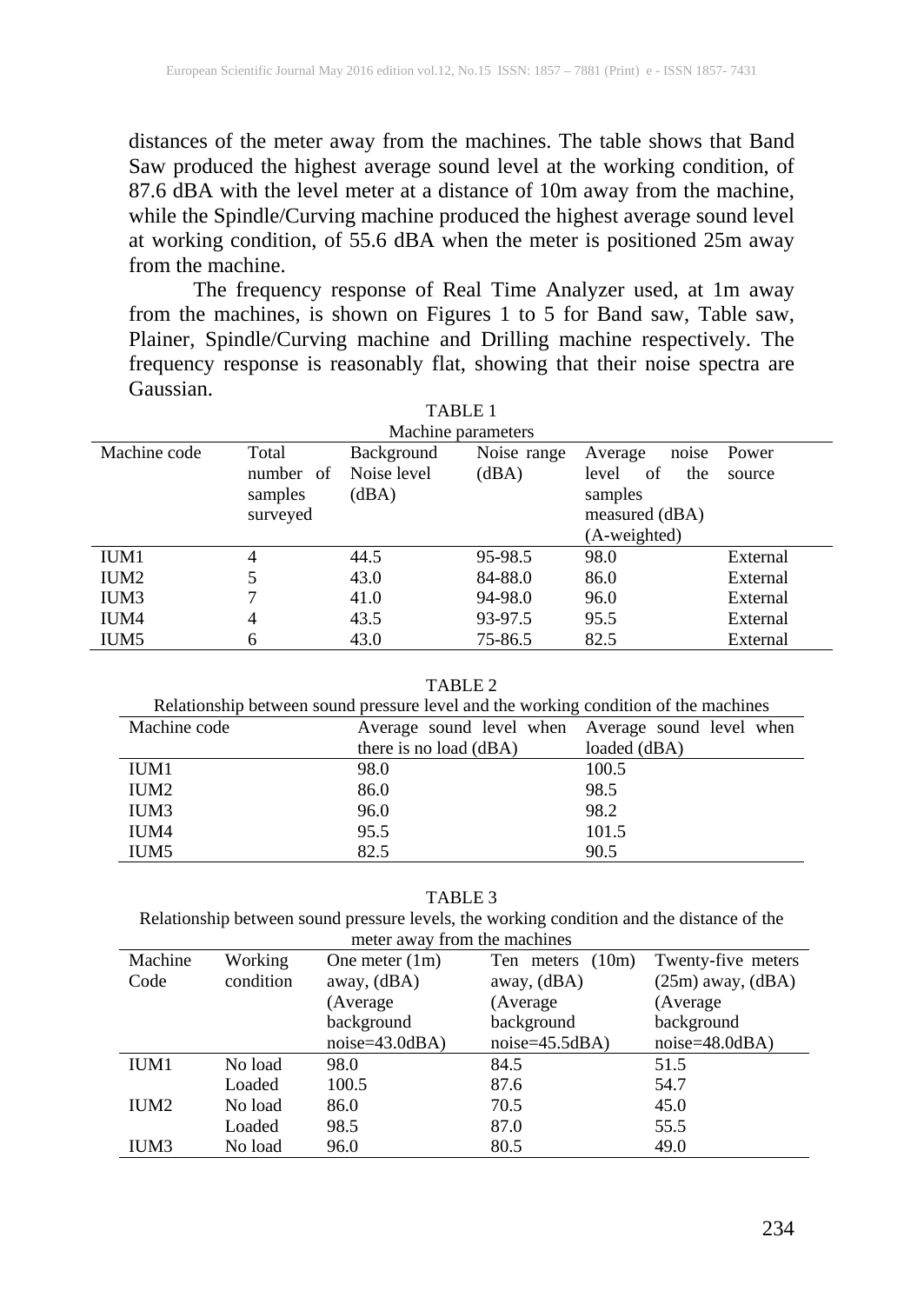



FIG. 3: Frequency analysis of noise from the plainer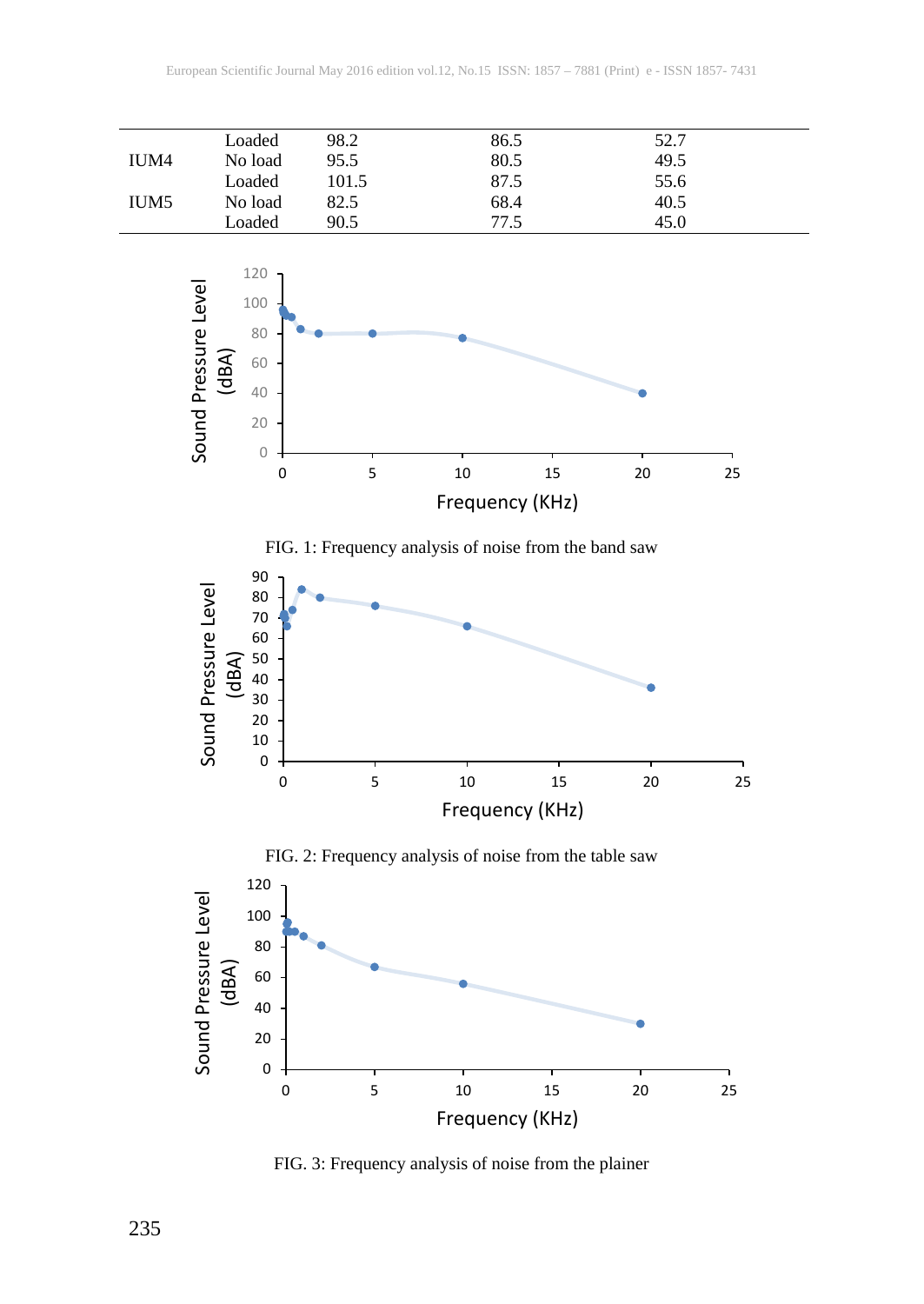

FIG. 4: Frequency analysis of noise from the spindle/curving machine



FIG.5: Frequency analysis of noise from the drilling machine

The distances of the sound level meter, chosen for measurement, that is 1m, 10m and 25m away from the machines, were to have a reasonable radius which will accommodate the people working or doing businesses around the measurement locations. It can be seen that there is a gradual reduction in the noise levels as the distance between the meter and the noise source is increased. This is in accordance with the well-established inverse distance law which states that the level of sound pressure decreases in inverse proportion to the distance 1/r away from the source of the sound. All measurements made with the sound level meter at a distance of 10m and above are all below 90 dBA, as shown on Figure 6 below.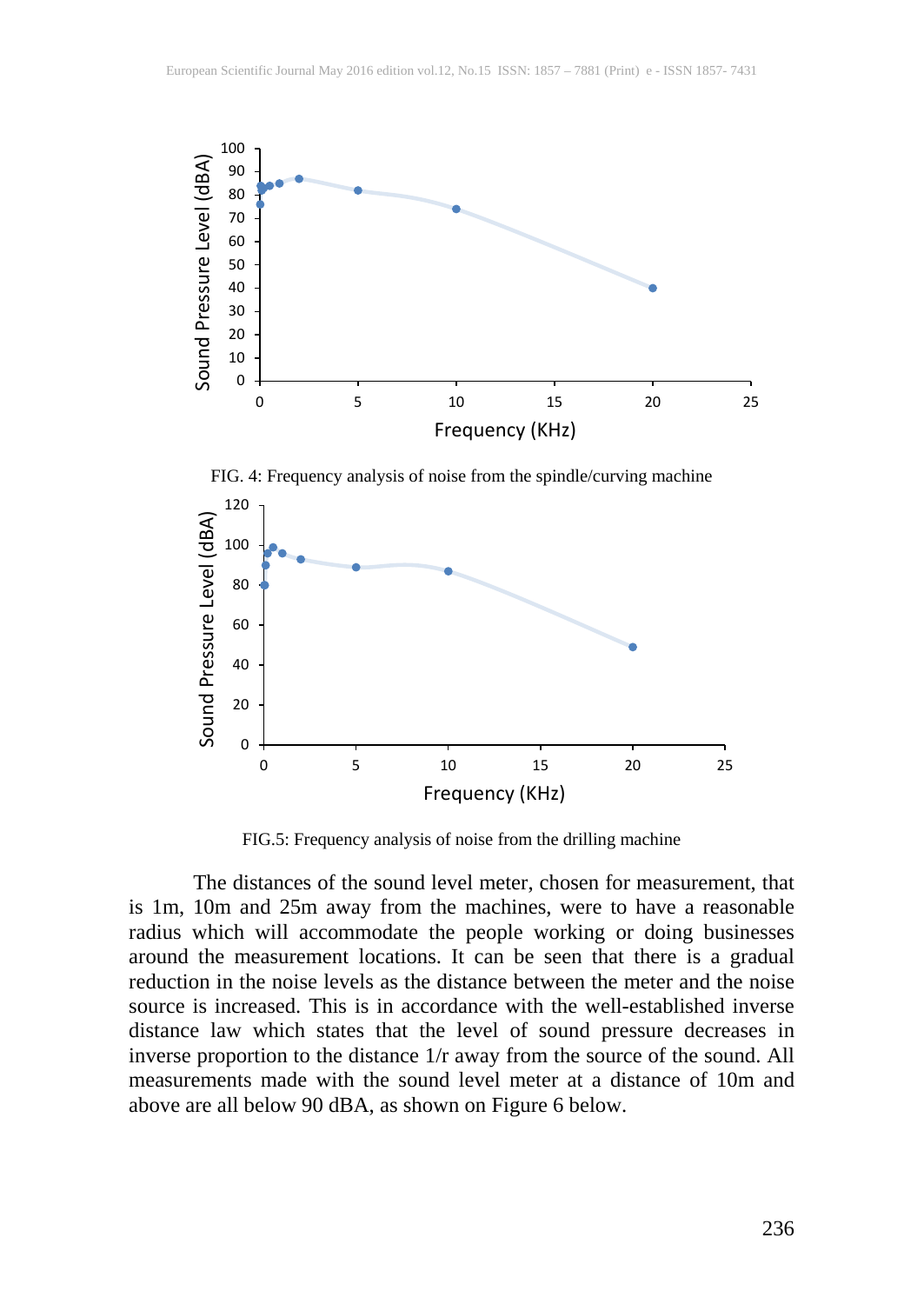

**1m 10m 25m** 

FIG. 6: Relationship between sound level and distance of the level meter away from the machines

#### **4. CONCLUSION**

The threshold for dangerous levels of noise, as stipulated by the Academy of Pediatrics and the National Campaign for Hearing and Health is 85 dB. All the sounds levels measured at 10m away from the machines are within this dangerous levels. At 25m away from the machines, all sound levels measured were below 60 dB. **Hence, we establish that from this research work, the minimum distance that a business outlet or a shop should be established from a woodworking machine is 25m**. This is in line with the work by Umunnah et al 2015. Also, the workers were observed to have violated the following recommendations for Hearing Protection by OSHA (OSHA Requirements 29 CFR 1910.95 Occupational Noise Exposure), which stipulates that:

- i) Employees exposed to 8-hour TWA (Time-Weighted-Average) levels of noise of 85 dB or above should be provided with hearing protectors and these protectors must be worn by all employees exposed to a TWA of 90 dB(A) and above.
- ii) The employees must not be charged for these protectors.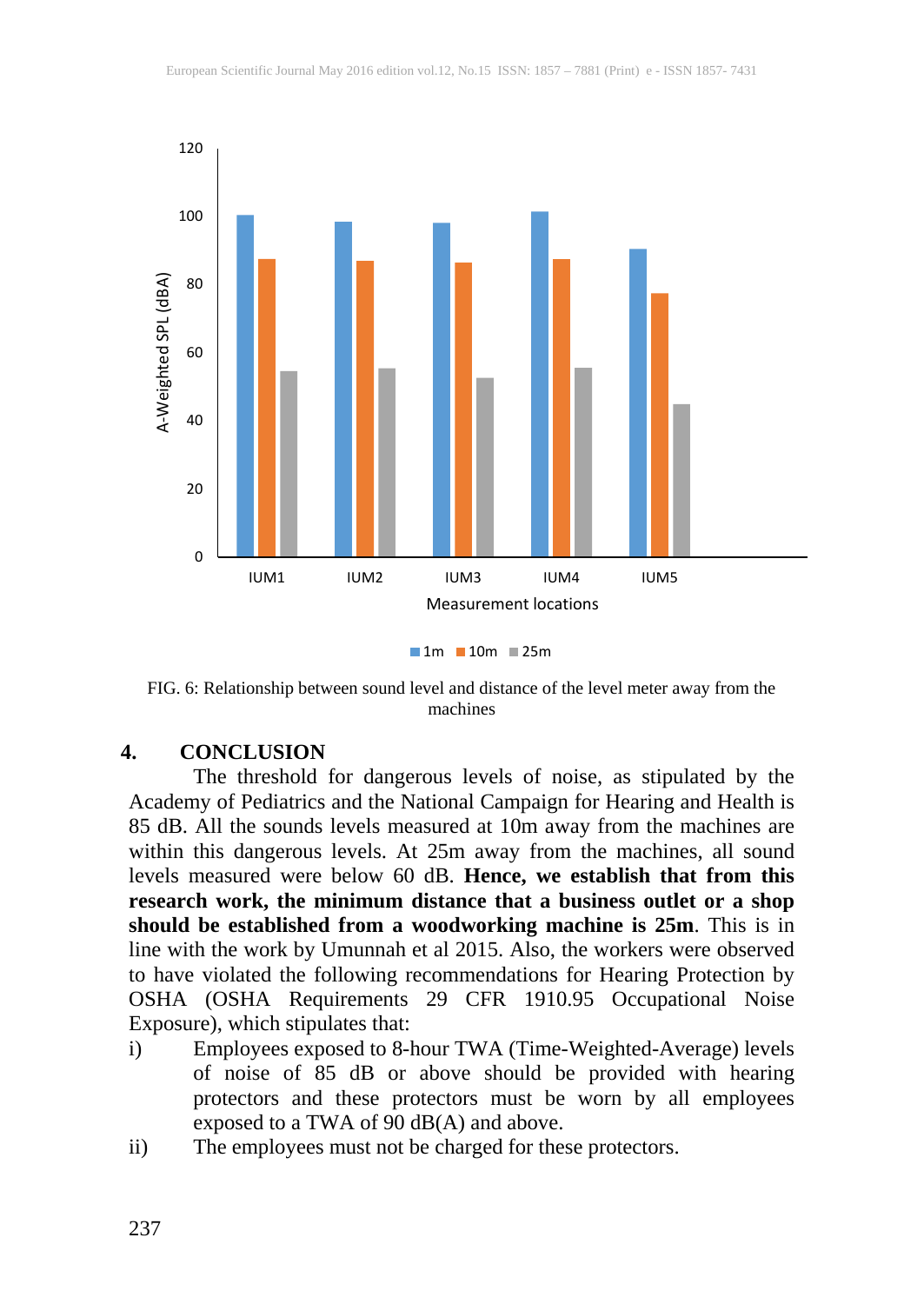iii) Employees shall be made to willingly select suitable hearing protectors.

It can therefore be concluded that the workers within these conditions as stated above probably have hearing impairments and other noise related ailments.

#### **References:**

Akpan, E. R., Offem, J. O. & Nya, A. E. (2006). *Baseline ecological studies of the Great Kwa River, Nigeria I: Physio-chemical studies*. Ecoserve. Retrieved 2011-09-08.

American Academy of Paediatrics, Committee on Environmental Health (1997). *Noise: a hazard to the fetus and newborn. Pediatrics.* 100:724-727.

Eja, E. I.; Inah, S. A.; Yaro, M. A. & Inyang, I. O. (2011). The consequences of rapid population growth on housing in Calabar Metropolis. *African Journal of Social Sciences*, *1* (2): 84-94.

Field, J. M. (1993). Effect of personal and situational variables upon noise annoyance in residential areas. *Journal of the Acoustical Society of America*, 93: 2753-2763.

Gerges, S. N. Y. (1992). *Ruído: Fundamentos e controle*. Santa Catarina: Universidade Federal de Santa Catarina, 600.

Houghton Mifflin Company (HMC) (2000). The American Heritage Dictionary of the English Language (4th ed.). Archived from the original on June 25, 2008. Retrieved May 20, 2010.

International Electrotechnical Commission (IEC) (2003). International standard 61672-2:2003. Sound level meters – Part 2: Pattern evaluation tests. Retrieved August 9, 2011 from http://www.cirrusresearch.co.uk/blog/2012/07/ iec-61672-a-standard-forsound-level-meters-in-three-parts/

International Standards Organization (ISO) (2010). ISO 3746:2010. Acoustics -- Determination of sound power levels and sound energy levels of noise sources using sound pressure -- Survey method using an enveloping measurement surface over a reflecting plane. Retrieved August 21, 2011 from https://www.iso.org/obp/ui/#iso:std:iso:3746:ed-3:v1:en

Mbian, A. B., (2009). Measurement and analysis of electricity generator plant noise and impact on residents in Calabar, Nigeria. Unpublished M.Sc. thesis, University of Calabar, Nigeria.

Molino, J. A. (1979). Annoyance and noise. In C. M. Harris (Ed.), *Handbook of noise control* (2nd ed.). New York: McGraw-Hill.

*Occupational Safety and Health Administration (OSHA) (1970). General industry standard. Table G-16, 29 CFR 1910.95.*

Onuu, M. U. (2000). Noise levels and anti-noise laws. *The Guardian.* July 4, 16.